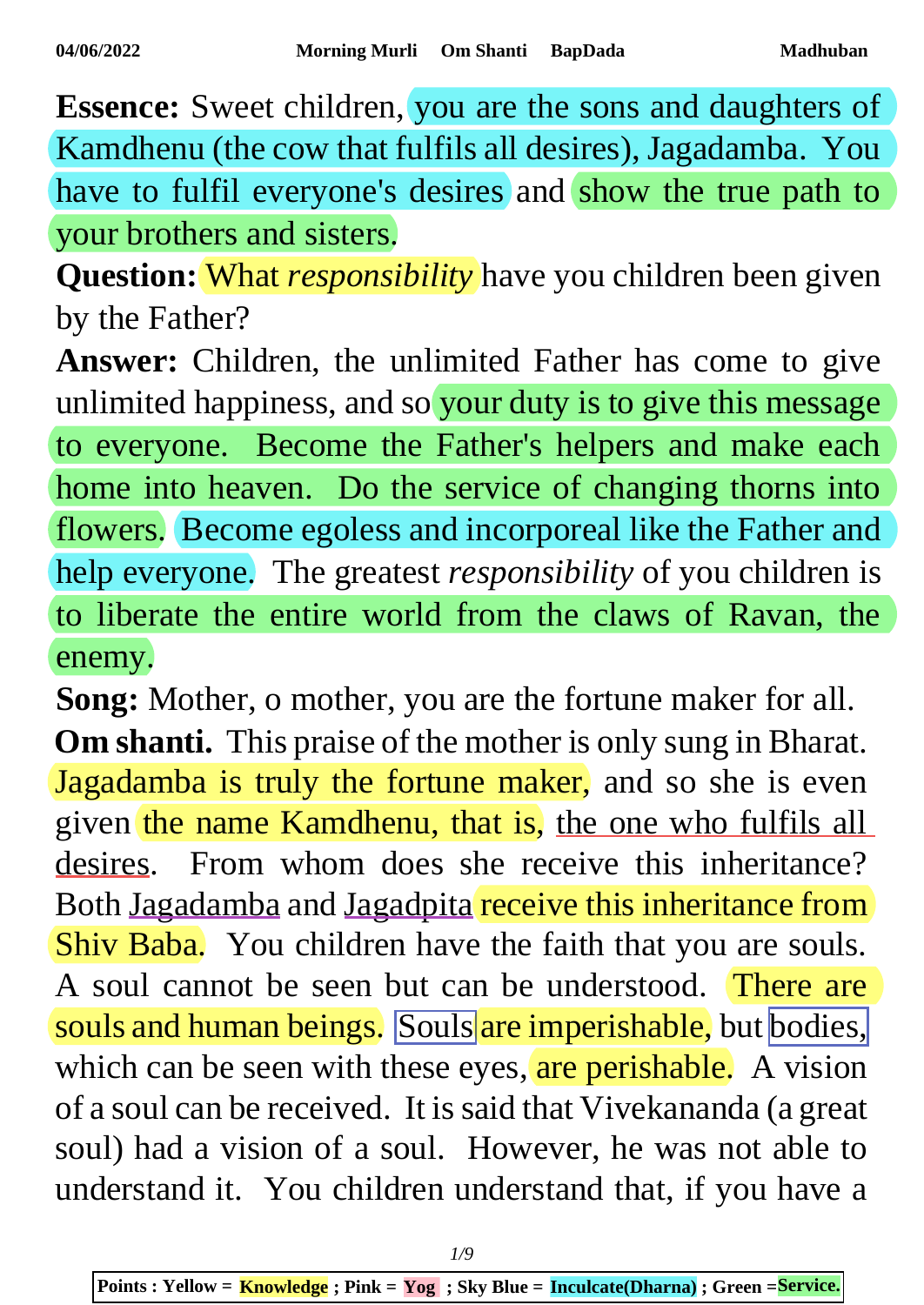vision of your soul, it is the same as receiving a vision of your Father. As is a soul, so is the Father of souls; there is no difference. It is understood with the intellect that this is the Father and these are the children. All souls remember that Father. It is not possible to see one's own soul or the Father with these eyes. He is God, the *Supreme*, the Supreme Soul, the Resident of the supreme abode. On the path of devotion, they have visions when they perform intense devotion. It is not that that soul comes into that body at that moment. No, that soul went and took another birth. On the path of devotion, whoever people worship and with whatever feelings, they receive a vision of that one. They have made countless images. That is called the worship of dolls. By having faith in those, they receive a small reward of temporary happiness. Yours is a unique aspect of unlimited happiness. You know that you are claiming the inheritance of heaven. No one can go to heaven by performing devotion. Only when the path of devotion comes to an end, that is, when the world has become old after the iron age, will the golden age, the new world, come. This doesn't sit in anyone's intellect. Sannyasis say: "Such and such a person merged into the light," but that is not so. You have now received Godly wisdom, which is called shrimat. The words are so good. Shri Shri God speaks. He is the One who makes us into the masters of heaven, that is, He changes us from ordinary human beings into Narayan. By following shrimat we claim the kingdom of the world. There is great praise of the rosary of Shri Shri 108. There is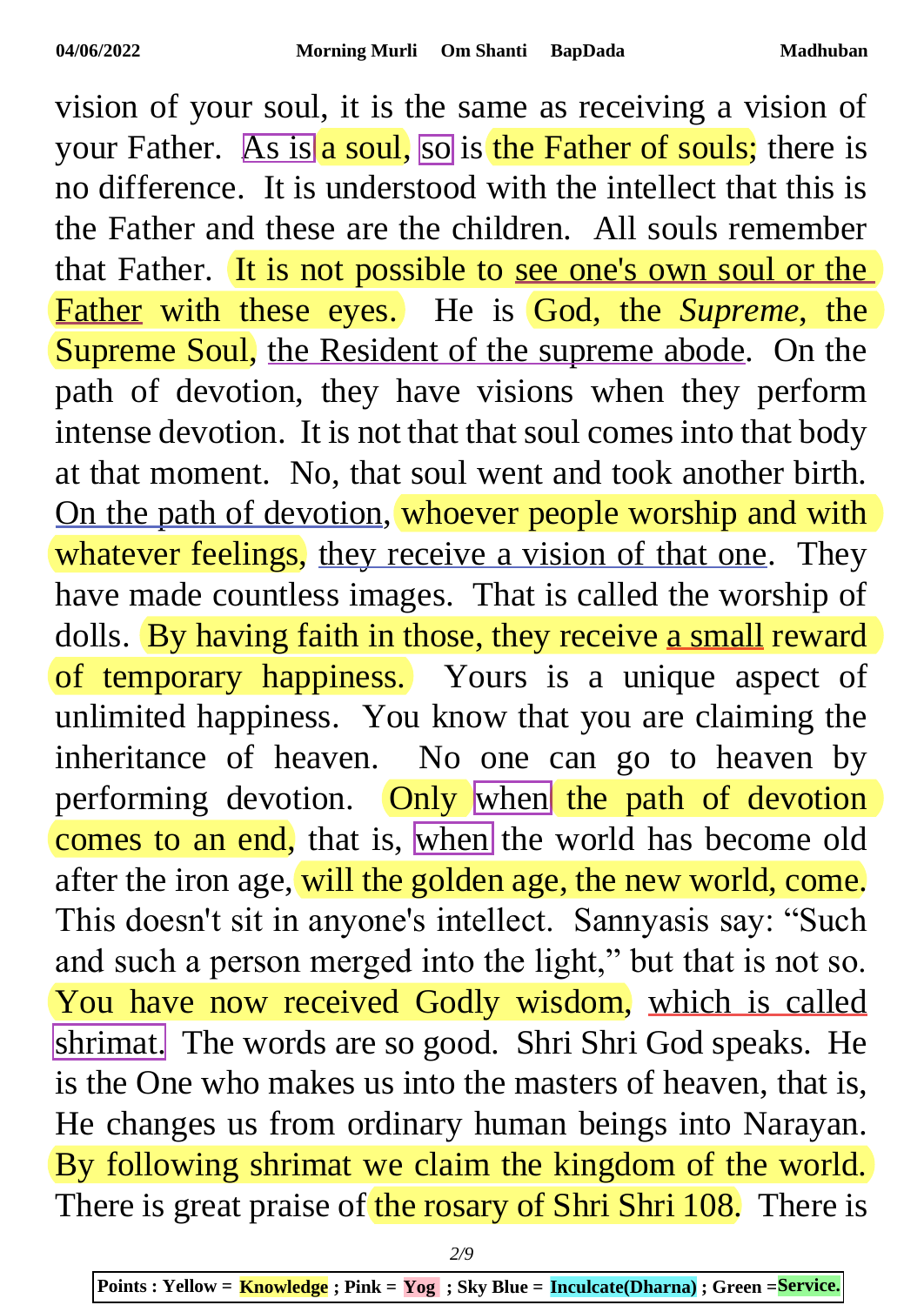also the rosary of the eight jewels. Sannyasis chant using that rosary too. They make a cloth bag which they call a 'cow's mouth' (gaumukh) and place their hand in it and turn the beads of a rosary. Baba said: Remember Me constantly, and they took that to mean having to turn the beads of a rosary. You children know that the parlokik Father has now come and made you belong to Him through Brahma. There is Prajapita (Father of People) and also Prajamata (Mother of People). Jagadamba is called the Mother of People and Lakshmi is called the empress of the world. Whether you say the World Mother or Jagadamba, it is the same thing. You are the children, and so this becomes a family. You children are also those who fulfil everyone's desires. You are the sons and daughters of Jagadamba. Your intellects should have the intoxication that you are showing the path to your brothers and sisters. It is very easy. There are many difficulties on the path of devotion. There are many who do hatha yoga and pranayama (breathing exercises). They go to bathe in rivers. They go to so much trouble. The Father now says: You have become tired. This is only explained to Brahmins who understand what their relationship is with the incorporeal Supreme Father, the Supreme Soul. The words "Shiv Baba" are appropriate. You would not say "Rudra" Baba", you only say "Shiv Baba". This is very *easy*. There are numerous other names, but the *accurate* one is Shiv Baba. Shiva means a point; Rudra doesn't mean a point. Though they say "Shiv Baba", they do not understand anything. There is Shiv Baba and you saligrams. You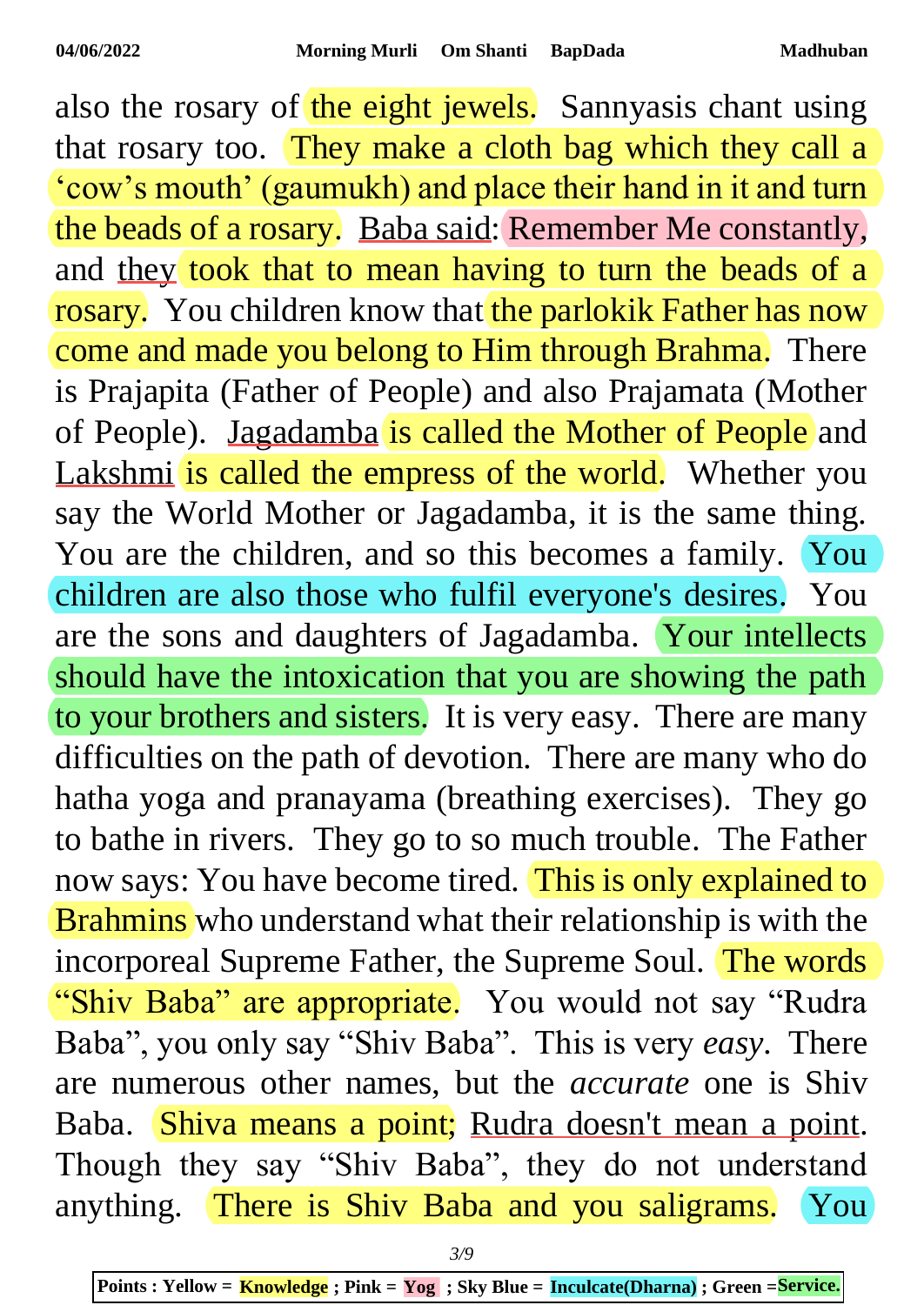children now have a *responsibility* on your heads. Gandhi used to think that Bharat had to be liberated from the *foreigners*. That was a limited matter. The Father is now making you children *responsible*. Bharat in particular and the world in general have to be liberated from the enemy Maya, Ravan. That enemy has caused the world a lot of sorrow, and so you now have to gain victory over him. Gandhi made all the *foreigners* leave Bharat. Ravan is also a great *foreigner*. In the copper age Ravan pushes his way in and no one is even aware of it. Ravan comes and snatches away the whole kingdom. He is the oldest *foreigner* who has made Bharat so poverty-stricken. By following his directions Bharat has become so corrupt. This enemy has to be sent away from here. You receive shrimat for how to send him away. You have to become the Father's helpers. If you belong to Me but then follow the dictates of others, you will fall. You will not be able to claim a high status. It is sung: If the children have courage, the Father gives help. You are Godly helpers. Khuda (God) comes and helps you. They remember that One and say: O Purifier, come! Those who help are called *servants*. Baba is so egoless! He is incorporeal. He teaches you how to become egoless and viceless. You have to make others the same as yourselves, that is, you have to change thorns into flowers. You give a *guarantee* that you will not indulge in vice. That is the oldest enemy. Victory has to be gained over that. Some write and say: Baba, we have been defeated, whereas others don't even tell Baba. They defame their own name and also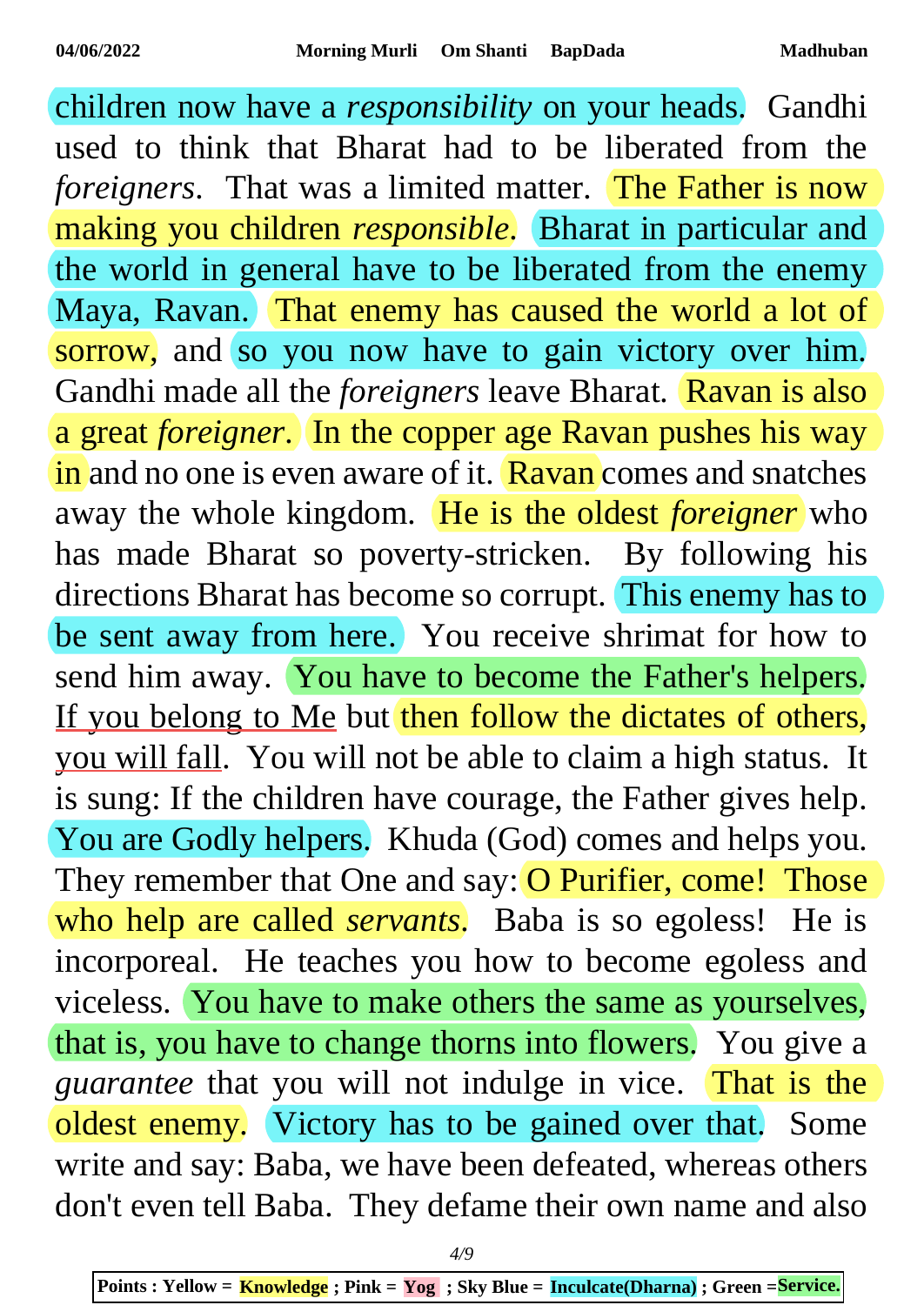that of the Satguru and bring a loss to themselves. You children know that you are the grandsons and granddaughters of Shiv Baba and the children of Prajapita Brahma. Brahma claims the inheritance from Shiv Baba, and you children also claim it from Him. You children know that you claimed your inheritance from Baba a cycle ago. It is the soul that understands. It is the soul that leaves one body and takes another. A name is given to the body. Shiv Baba just takes a body on *loan* to give you *knowledge*. God Shiva speaks through the mouth of Brahma. You do not have to go into great detail about anything such as what happens to a soul when he leaves the body or how he comes. There is no benefit in going into those matters. That is just a vision. Whatever happens is just a vision. The path to the subtle region is now open. Many come and go. There is no question of knowledge or yoga in that. They offer bhog, the soul comes and is fed and given a drink. All of that is just *chit-chat*. The Father has a lot of *love* for you children. You children say: BapDada, we have come to You. There is Shiva and Prajapita Brahma. Only Brahma is called the *great great grandfather*. The genealogical tree is so big. You cannot call this one Shiv Baba. This is the genealogical tree of human beings: it is a matter of the *corporeal* world. Out of all the generations, this first one is known as the main one. This is a big drama. You children now understand accurately, although there are also some who don't understand. At least they should understand that Shiv Baba is the Father of all. The inheritance is to be received from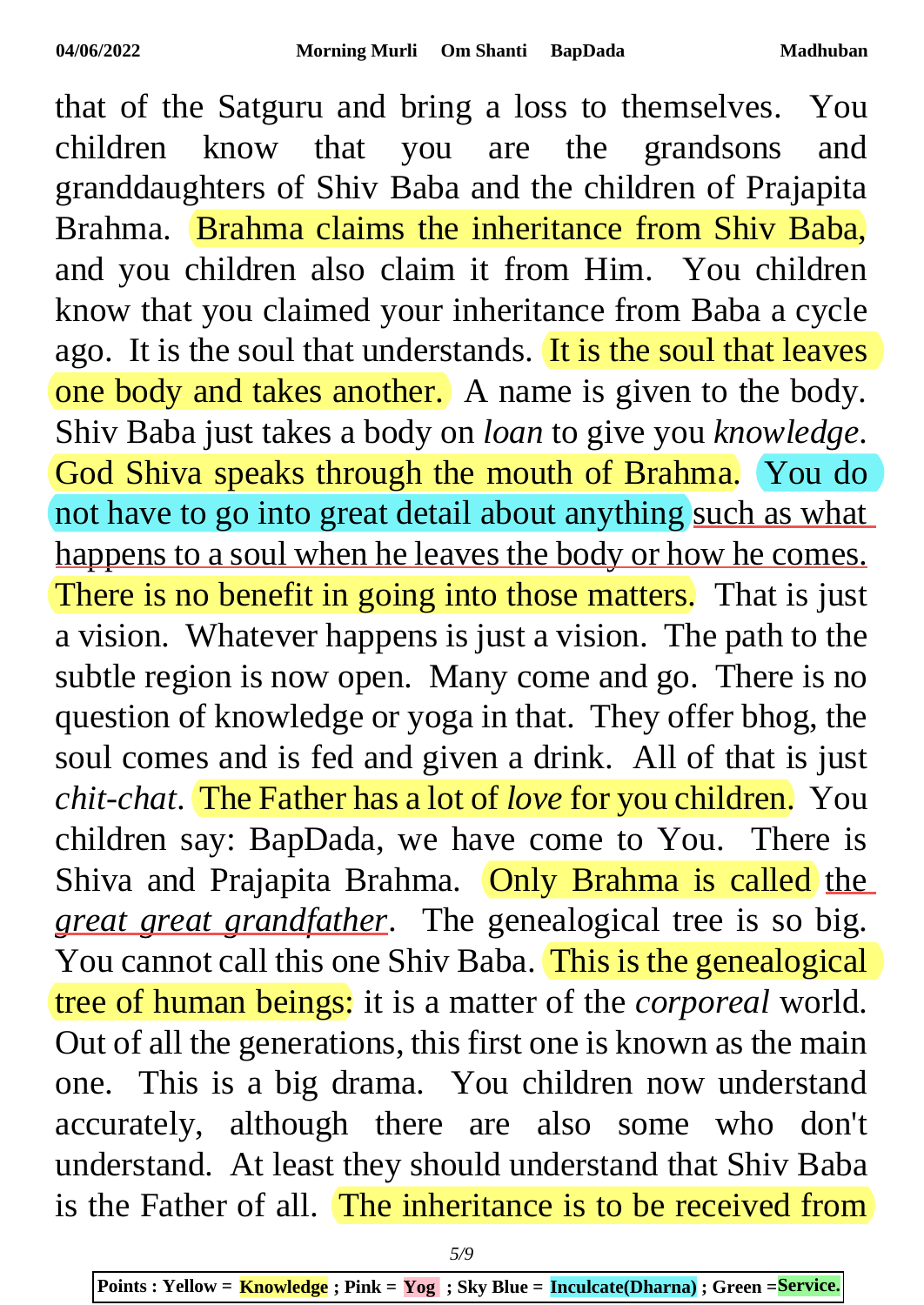the Grandfather. This one also receives it from Him. Achcha; forget Brahma: what happens after an engagement? The middleman is not remembered then. This one is the middleman; he gets you engaged. Baba says: O children. He talks to souls. Souls remember Him: Baba, come and make us pure! Baba says: Remember Me and you will continue to become pure; there is no other way. I will then send you from the land of silence to heaven. This is the home of the parents. That is the home of the in-laws. It is not the law to wear jewellery in the parents' home, but that has become the *fashion* these days. At this time, you know that when you go to your in-laws' home you will wear all of that. Before the marriage, everything is taken away from the kumari; she wears old clothes. You know that **Baba** is decorating you in order to send you to the in-laws' home. For 21 births, you will stay eternally in the in-laws' home. However, for that, you definitely have to make effort, you have to become pure. While staying in your households, you all have to be as pure as a lotus. This is your last birth. The Father explains: Previously, it was unadulterated, satopradhan devotion and it has now become tamopradhan. In Bombay, they worship Ganesh and spend hundreds of thousands of rupees on that. They *create* deity idols, sustain them and then sink them; they destroy them. You children now find all of that a *wonder*, but you can explain what the traditions and customs are. They create a goddess, worship it, feed it, hold celebrations and then they sink it. It is a *wonder*! They show the marriage of Tulsi (a sacred herb a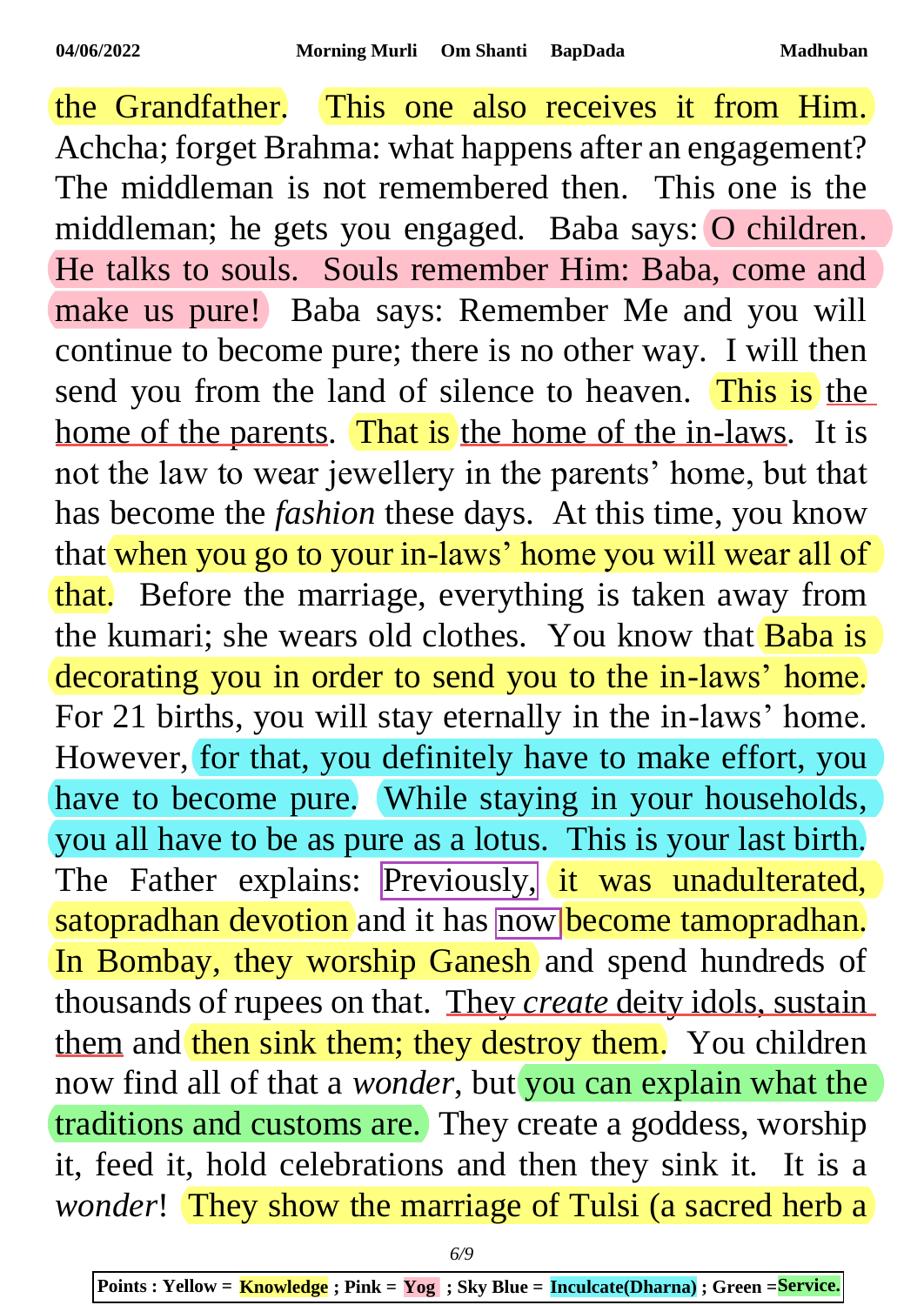variety of basil) with Krishna. They celebrate the marriage ceremony with great splendour. When *foreigners* hear such stories, they think that it probably happened like that. They have made up many stories. Here, it is not a question of gambling, yet they say that the Pandavas gambled and that Draupadi was put up as the stake. They have written so many stories. The aspect of Raja Yoga has been completely lost through all of that. The Father now says: Remember Me! It is very easy. It should enter your intellects that you are going to heaven for 21 births, that is, to the ocean of milk. This is an ocean of poison. You are leaving this ocean of poison and going to the ocean of milk. These aspects of yours are new. People who hear this will be amazed. You children understand that you will truly be very happy in heaven. You are becoming the masters of heaven. No one can take away our kingdom. At this time, there are so many partitions; they continue to fight. You children have to explain: Your real enemy is Ravan. Cycle after cycle, you gain victory over him. You are those who become conquerors of Maya, conquerors of the world. This is a game of victory and defeat. You know that you will definitely gain victory; you cannot *fail*. Destruction is just ahead. Rivers of blood will flow. Many will die without cause. This is called hell, that is, the corrupt, impure world. Everyone sings: O Purifier, come! The Father says: **Just as** you souls are *stars*, I too am a *star*. I am also tied in the bondage of the *drama*. No one can be liberated from it. What was the need for Me to come into this old world? I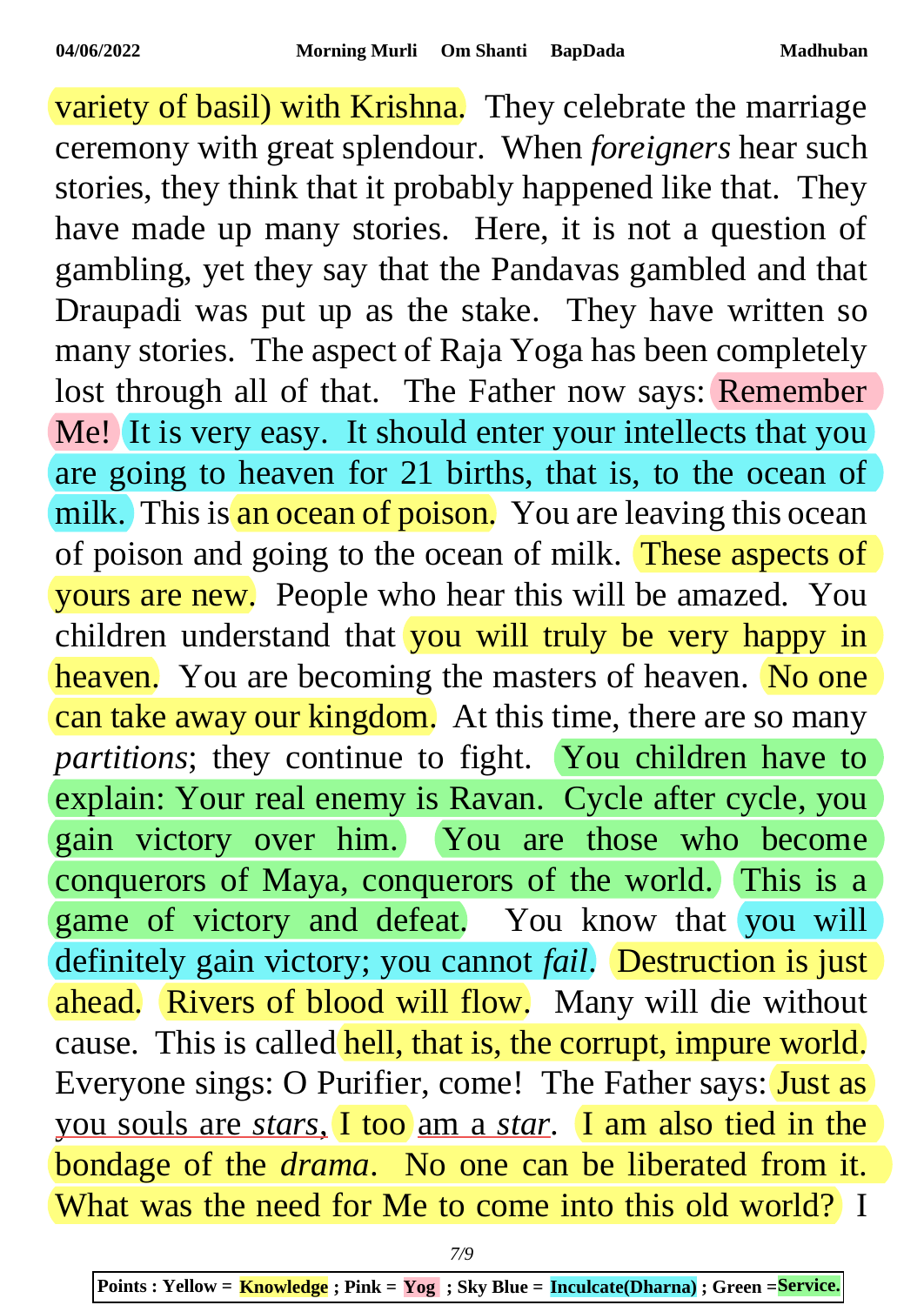am the Resident of the supreme abode. Each one plays his own *part* in this *drama*.

There is no question of worrying. Here, you stay carefree by staying in intoxication. You remain very *simple*. The Father does not trouble you. Just stay in remembrance and inspire others to remember Baba. The unlimited Father has come to give unlimited happiness. You have to give this invitation to every home. You have to do this much. You children have a great *responsibility*. Just look at Maya; she completely destroys all truth. Bharat has become so unhappy. Maya caused you sorrow. You children now have to help the Father and change the thorns into flowers. You know what varieties of flowers there are in your Brahmin clan. If you do *service*, you receive a status, otherwise you become part of the subjects. There is effort in this. There are many children who are engaged in doing *service*. Many daughters do not get permission to come here; they get beaten a lot. Courage is needed for this. You should not have fear; you have to be brave. You also have to be free from all attachment. Attachment is no less; it is very strong. If someone is from a wealthy family, Baba first breaks her body consciousness by asking her to sweep the floor or to wash the dishes. Baba will set them examinations. Achcha.

To the sweetest, beloved, long-lost and now-found children, love remembrance and *good morning* from the Mother, the Father, BapDada. The spiritual Father says namaste to the spiritual children.